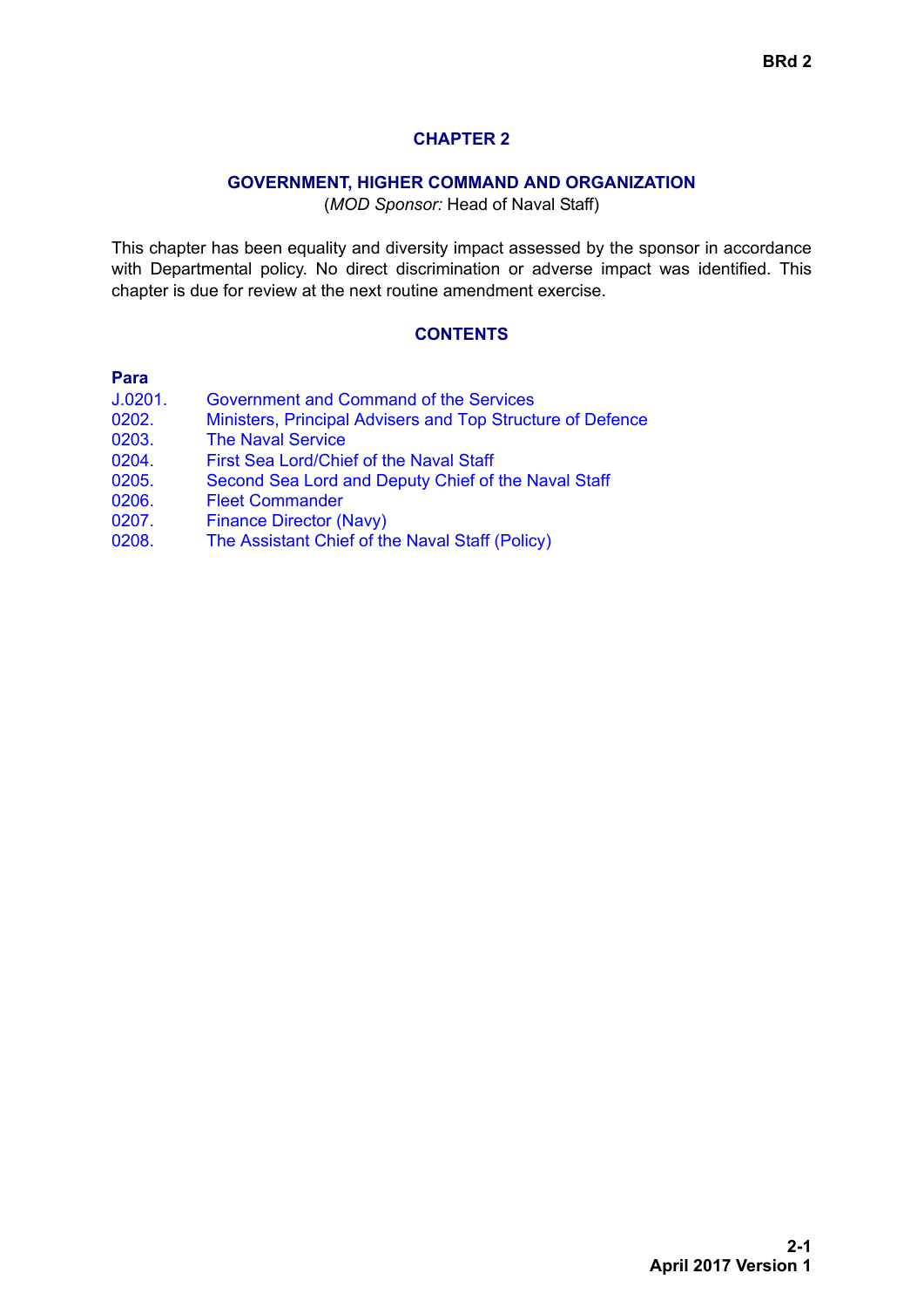# **CHAPTER 2**

## **GOVERNMENT, HIGHER COMMAND AND ORGANIZATION**

#### <span id="page-1-0"></span>**J.0201. Government and Command of the Services**

1. The government and command of each of the fighting forces is vested in Her Majesty The Queen, who has charged the Secretary of State for Defence (SofS) with the general responsibility for the Defence of the Realm and established a Defence Council having command and administration over Her Armed Forces.

#### <span id="page-1-1"></span>**0202. Ministers, Principal Advisers and Top Structure of Defence**

1. **Ministers**: SofS is ultimately responsible to Parliament for all Defence matters and is supported by four Defence Ministers: Minister of State of the Armed Forces; Minister for Defence Procurement; Minister for Defence Veterans, Reserves and Personnel; and Minister of State in the House of Lords.

2. **Principal Advisers**: Advising and supporting Ministers are two Principal Advisers; the Chief of Defence Staff (CDS) and the Permanent Under Secretary of State (PUS). CDS and PUS share responsibility for delivering much of Defence business and their roles reflect the importance of both military and civilian advice on political, financial, administrative and operational matters. CDS is also the professional head of the Armed Forces and the principal military adviser to SofS and the Government. PUS is the professional head of the Civil Service in Defence and is the Government's principal civilian adviser on Defence and has the primary responsibility for policy, finance, management and administration and is the Departmental Accounting Officer.

3. **Defence Council**: The Defence Council provides the formal legal basis for the conduct of Defence in the UK through a range of powers vested in it by Parliament (through statute) and Her Majesty the Queen (through Letters Patent and known as prerogative powers). For matters concerning the individual Services, it delegates its powers to the Service Boards. The Defence Council is chaired by SofS and comprises the other Defence Ministers, CDS, PUS, Vice Chief of Defence Staff (VCDS), , single Service Chiefs of Staff, Chief Scientific Adviser, Chief of Defence Materiel and Director General Finance.

4. **Defence Board**: The Defence Board is the senior body driving change and delivery and is responsible for the strategic leadership of Defence. Chaired by SofS, its membership comprises: Minister (Armed Forces); CDS; PUS; Chief of Defence Materiel; Director General Finance and two Non-Executive Directors. Its principal function is to make the high level decisions necessary to ensure that Defence delivers its final outputs and provides strategic direction and manages performance. The Board has collective responsibility for the management of all aspects of the Department and the Armed Forces and for the planning and performance of Defence, with the exception of planning for, and conduct of, military operations. Its remit includes Defence policy and strategy, major investment decisions, resource planning and prioritisation, setting and managing performance against Defence Strategic Objectives, and assurance.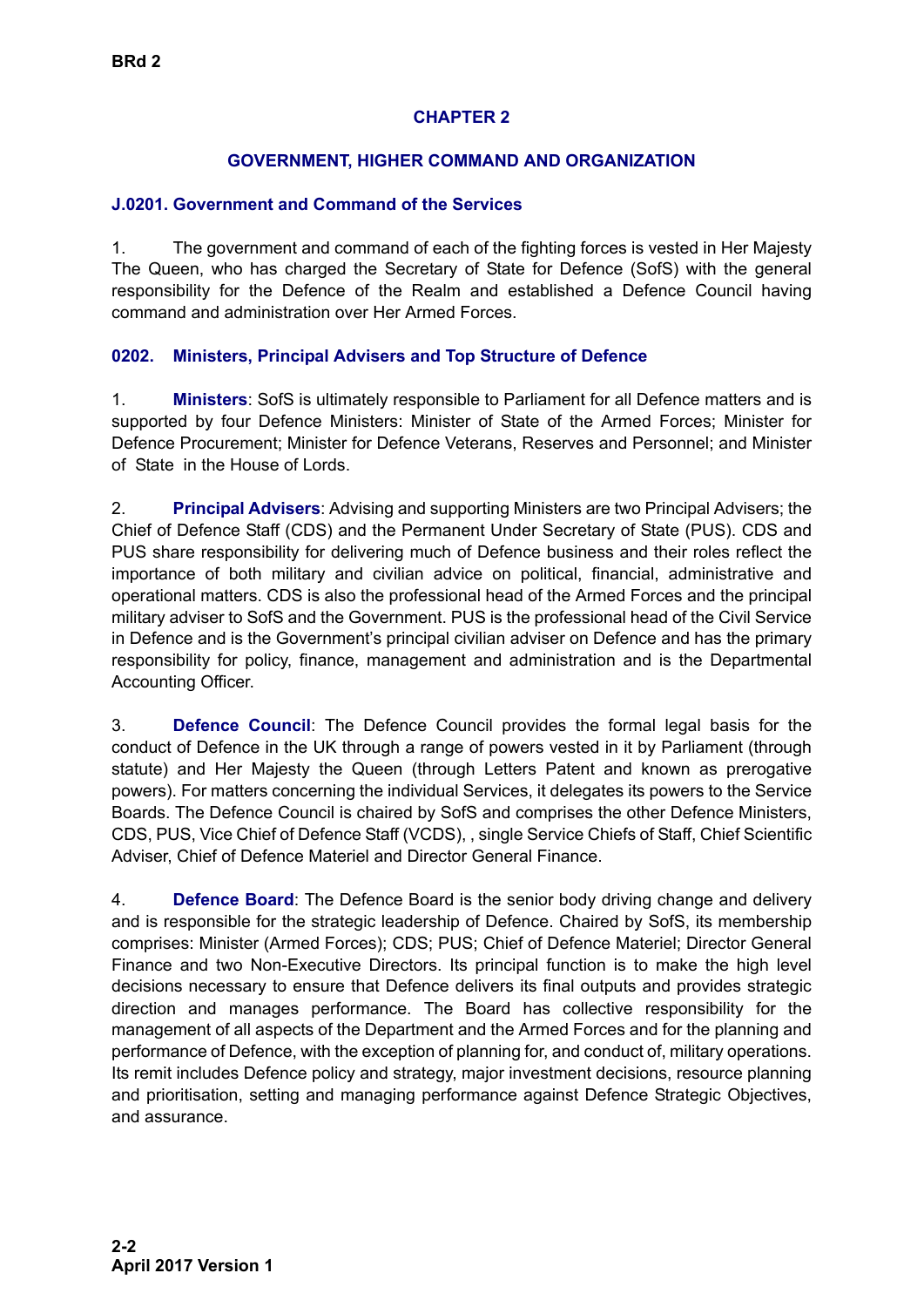5. **Command and Management Structure**. Below the level of the Defence Board, the command and management structure of Defence comprises:

6. **Head Office**: Head Office, is responsible for: the Defence contribution to the development of the Government's foreign policy and wider Government objectives; supporting Ministers and PUS in discharging their Parliamentary accountabilities; making policy and setting strategy; planning, setting objectives and targets and allocating resources in the Defence Plan; and managing the performance of those with responsibility for delivering against it; and giving strategic direction to military operations. . The Head Office is structured into a number of main business areas led at 3-star and 2-star level. Some posts straddle or operate independently in the Head Office, such as the Surgeon General, Director Media and Communication and Chief Information Officer.

7. **Top Level Budget (TLB) Holders**: TLB holders, Process Owners and Senior Responsible Owners (SROs) of major capability or business change programmes, who are responsible for delivering against objectives and targets set in the Defence Plan.

8. **Financial Structure**: The financial structure of Defence comprises the seven TLB holders (Navy Command, Land Forces, Air Command, Chief of Joint Operations (to transfer to Joint Forces Command), Central TLB, Defence Equipment and Support and Defence Infrastructure Organisation) among who the operating costs of Defence are allocated, and who receive from PUS delegated authorities in a range of areas including finance, personnel and commercial. There are also Trading Fund Agencies, which are outside of the TLB structure and are self-financing through the sale of goods and services to Defence and other customers.

9. **Professional Structure**. The military professional structure is embodied in the three single Services (the Royal Navy, Army and Royal Air Force), which exist as distinct organisations within Defence. CDS is the professional head of the Armed forces across Defence and the single Service Chiefs of Staff (COS) are the professional heads of their respective Services. The COS are all TLB holders in their own right, but have separate, wider responsibilities for maintaining the professional standards, the fighting effectiveness, management, overall efficiency and morale of their respective Services.

## <span id="page-2-0"></span>**0203. The Naval Service**

1. Within the Naval Service the First Sea Lord and Chief of the Naval Staff directs the work of the Naval Service in accordance with policy directives and budgets for the main areas of expenditure, determined centrally in consultation with the Naval Staff and Board Members' staffs. The First Sea Lord and Chief of the Naval Staff is Chairman of the Executive Committee of the Admiralty Board (known as the Navy Board), the membership of which consists of 2SL (and Deputy Chief of the Naval Staff), Fleet Commander, Assistant Chief of the Naval Staff (Policy)(ACNS Pol), and four Non-Executive Directors, serving in an advisory capacity. The Service Members of the Admiralty and Navy Boards have responsibilities for the management and conduct of their respective areas of activity.